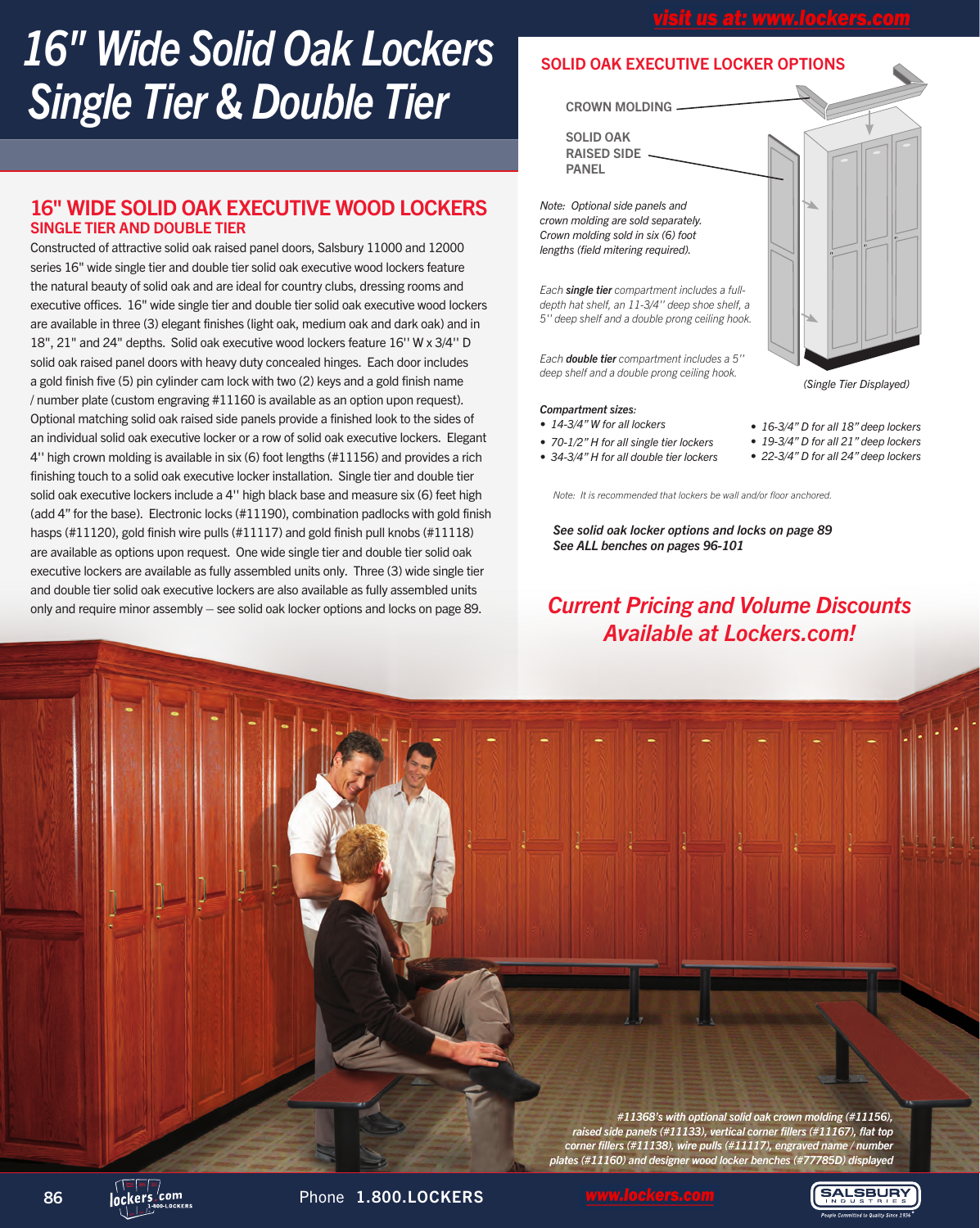# SINGLE TIER LOCKERS

### 16" WIDE SINGLE TIER - ONE WIDE - SIX FEET HIGH

| <b>MODEL</b>       | <b>UNIT SIZE</b>                    | <b>WEIGHT</b>                            | <b>PRICE</b> |
|--------------------|-------------------------------------|------------------------------------------|--------------|
|                    | <b>ONE WIDE - (76" H with base)</b> | Compartment Size*: 14-3/4" W x 70-1/2" H |              |
| $11168^1$          | 16" W x 72" H x 18" D               | 115 lbs.                                 | \$710.00     |
| $11161^1$          | 16" W x 72" H x 21" D               | 130 lbs.                                 | \$775.00     |
| 11164 <sup>1</sup> | 16" W x 72" H x 24" D               | 145 lbs.                                 | \$840.00     |

### 16" WIDE SINGLE TIER - THREE WIDE - SIX FEET HIGH

| <b>IMODEL</b> | <b>UNIT SIZE</b>                      | <b>WEIGHT</b> | <b>PRICE</b>                             |
|---------------|---------------------------------------|---------------|------------------------------------------|
|               | <b>THREE WIDE - (76" H with base)</b> |               | Compartment Size*: 14-3/4" W x 70-1/2" H |
| $11368^1$     | 48" W x 72" H x 18" D                 | 345 lbs.      | \$1,990.00                               |
| $11361^1$     | 48" W x 72" H x 21" D                 | 390 lbs.      | \$2,155,00                               |
| $11364^1$     | 48" W x 72" H x 24" D                 | 435 lbs.      | \$2,320.00                               |





Solid Oak Lockers displayed with optional raised side panels and crown molding *(side panels and crown molding sold separately)*

# DOUBLE TIER LOCKERS

### 16" WIDE DOUBLE TIER - ONE WIDE - SIX FEET HIGH

| <b>MODEL</b> | <b>UNIT SIZE</b>                    | <b>WEIGHT</b> | <b>PRICE</b>                             |
|--------------|-------------------------------------|---------------|------------------------------------------|
|              | <b>ONE WIDE - (76" H with base)</b> |               | Compartment Size*: 14-3/4" W x 34-3/4" H |
| $12168^1$    | 16" W x 72" H x 18" D               | 120 lbs.      | \$780.00                                 |
| $12161^1$    | 16" W x 72" H x 21" D               | 135 lbs.      | \$850.00                                 |
| $12164^1$    | 16" W x 72" H x 24" D               | 150 lbs.      | \$920.00                                 |

### 16" WIDE DOUBLE TIER - THREE WIDE - SIX FEET HIGH

| <b>MODEL</b> | <b>UNIT SIZE</b>                      | <b>WEIGHT</b>                            | <b>PRICE</b> |
|--------------|---------------------------------------|------------------------------------------|--------------|
|              | <b>THREE WIDE - (76" H with base)</b> | Compartment Size*: 14-3/4" W x 34-3/4" H |              |
| 123681       | 48" W x 72" H x 18" D                 | 360 lbs.                                 | \$2,230.00   |
| $12361^1$    | 48" W x 72" H x 21" D                 | 405 lbs.                                 | \$2,395.00   |
| $12364^1$    | 48" W x 72" H x 24" D                 | 450 lbs.                                 | \$2,560.00   |



12161

12361

*\* Compartment depth is 1-1/4" less than overall unit depth.*

<sup>1</sup> Specify

light oak medium oak dark oak



Phone 1.800.LOCKERS www.lockers.com (SALSBURY) 87